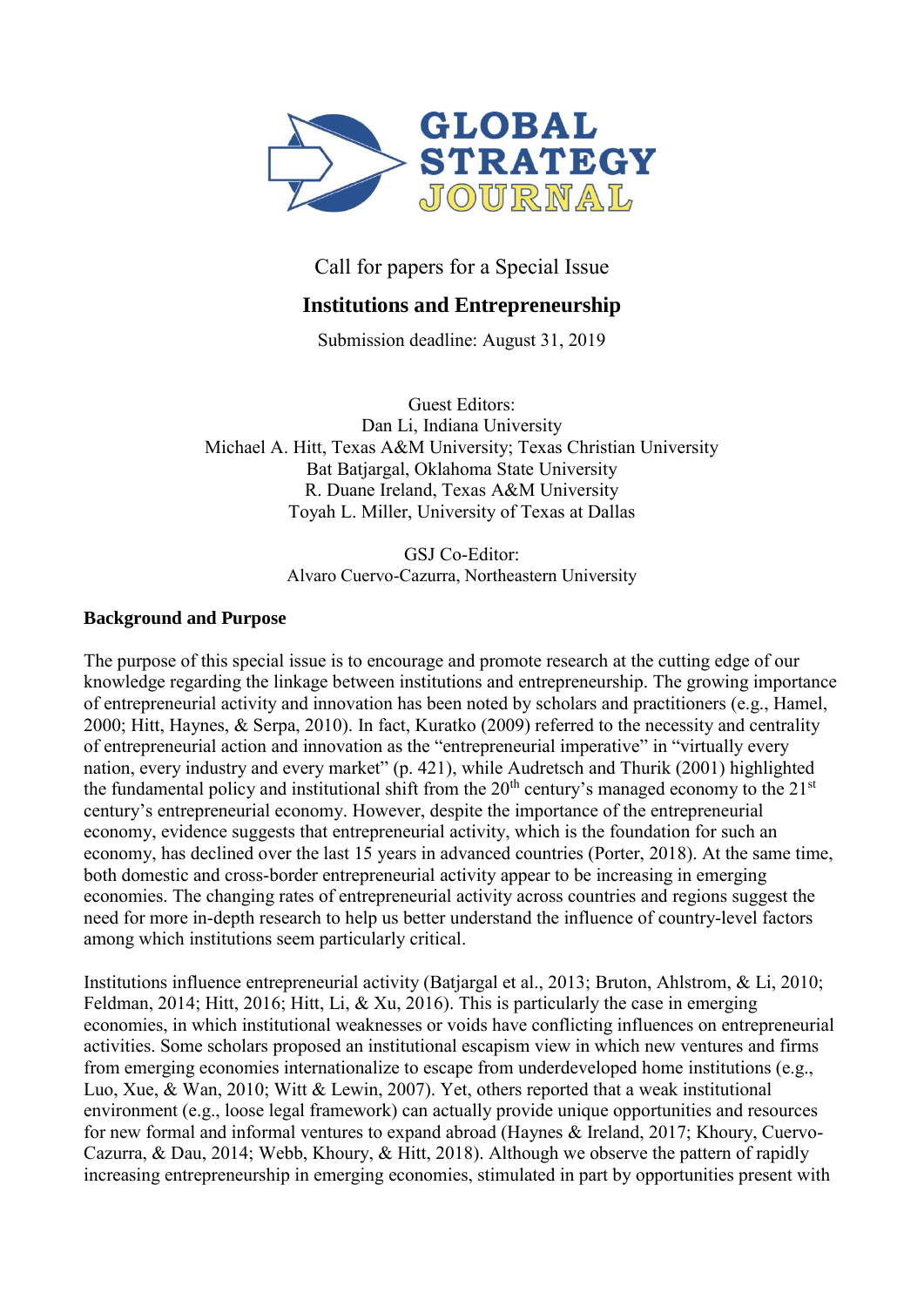weak institutions, our knowledge regarding *how* weak institutions encourage entrepreneurial activity needs refinement. For example, lax enforcement of institutional rules and regulations may create entrepreneurial opportunities, not only in the informal economy, but also in the formal economy as well. The current international business literature is not fully clear about how institutional diversity influences firms' capabilities in pursuing various types of entrepreneurial activities including international expansion (Jackson & Deeg, 2008), requiring further investigation (Dau & Cuervo-Cazurra, 2014; Shalley, Hitt, & Zhou, 2015; Welter, 2011; Wright & Hitt, 2017).

Institutions evolve, altering opportunities and constraints on entrepreneurial activity, especially in emerging economies. This warrants scholarly investigation of how entrepreneurial activity changes as institutions evolve. Institutional evolution, and even disruptions such as violent conflicts, imposes challenges to both local and multinational firms operating in these economies; yet, it also surfaces opportunities for entrepreneurs to pursue new opportunities (Ahlstrom & Bruton, 2010; Kumar, Mudambi, & Gray, 2013). Institutional changes in emerging economies have been identified as having significant effects on firms' internationalization, strategies, and performance (e.g., Hoskisson, Eden, Lau, & Wright, 2013; Kim, Kim, & Hoskisson, 2010; Stucchi, Pedersen, & Kumar, 2015). New venture creation and internationalization is a type of strategic adaptation to institutional evolution and changes. For instance, Africa's institutional reform that introduced transformative changes to the agriculture industry (World Bank, 2013) freed and forced organizations to seek and create market opportunities to secure their survival and growth. These newly released entrepreneurial forces within a transforming institutional environment created new ventures and altered how multinational enterprises compete in relevant industries. Our knowledge of new venture creation as a direct result of institutional evolution is thin despite the significant literature on the influence that exogenous changes have on the discovery of entrepreneurial opportunities (Eckhardt & Shane, 2003). In addition, as outward foreign direct investment from emerging economies increases, new ventures created during institutional transition are playing an increasingly important role (e.g., Li, 2013; Lin, Mercier-Suissa, & Salloum, 2016; Manalova, Manev, & Gyoshev, 2014). How these ventures obtain their international knowledge and formulate and execute their competitive strategy in international markets warrants more scholarly attention.

Moreover, institutions and entrepreneurship co-evolve; new ventures created in adaptation to institutional changes also contribute to and reinforce the institutional evolution. However, our understanding of the impact of entrepreneurship on institutional change and the dynamic coevolution process between entrepreneurship and institutional changes is limited. For instance, the Chinese government at national, provincial and city levels left Yiwu entrepreneurs in Zhejiang Province alone at the early stage of small commodity trades in the 1980s. With the rapidly growing economic wealth from trade, the government caught up and built an institutional environment that more effectively supported the development of the city, which transformed Yiwu from one of the poorest cities in China to one of the richest and was recognized as the "largest small commodity wholesale market in the world" by the United Nations and the World Bank in 2005. A similar conclusion applies to the Zhongguancun Hich Tech District in Beijing, which is dubbed by experts as China's Silicon Valley (Zhou, 2008). What lessons can we draw from the success in informing policy-makers about institutional changes, poverty reduction, and entrepreneurs regarding business opportunities and their roles in society? Another example is India's "Cash on Delivery" activity that now accounts for 72% of e-commerce in major cities and 90% from smaller towns that facilitated birth and growth of new ventures in the e-commerce sector in India (*Business Insider Intelligence*, 2016). The government's tolerance of informal institutional innovation was essential for such entrepreneurial endeavors to materialize and, more importantly, for formal institutions to accept and legalize the innovation. These institutional changes are important not only for entrpreneurs but also for multinational enterprises competing in such "fluid" institutional environments, which can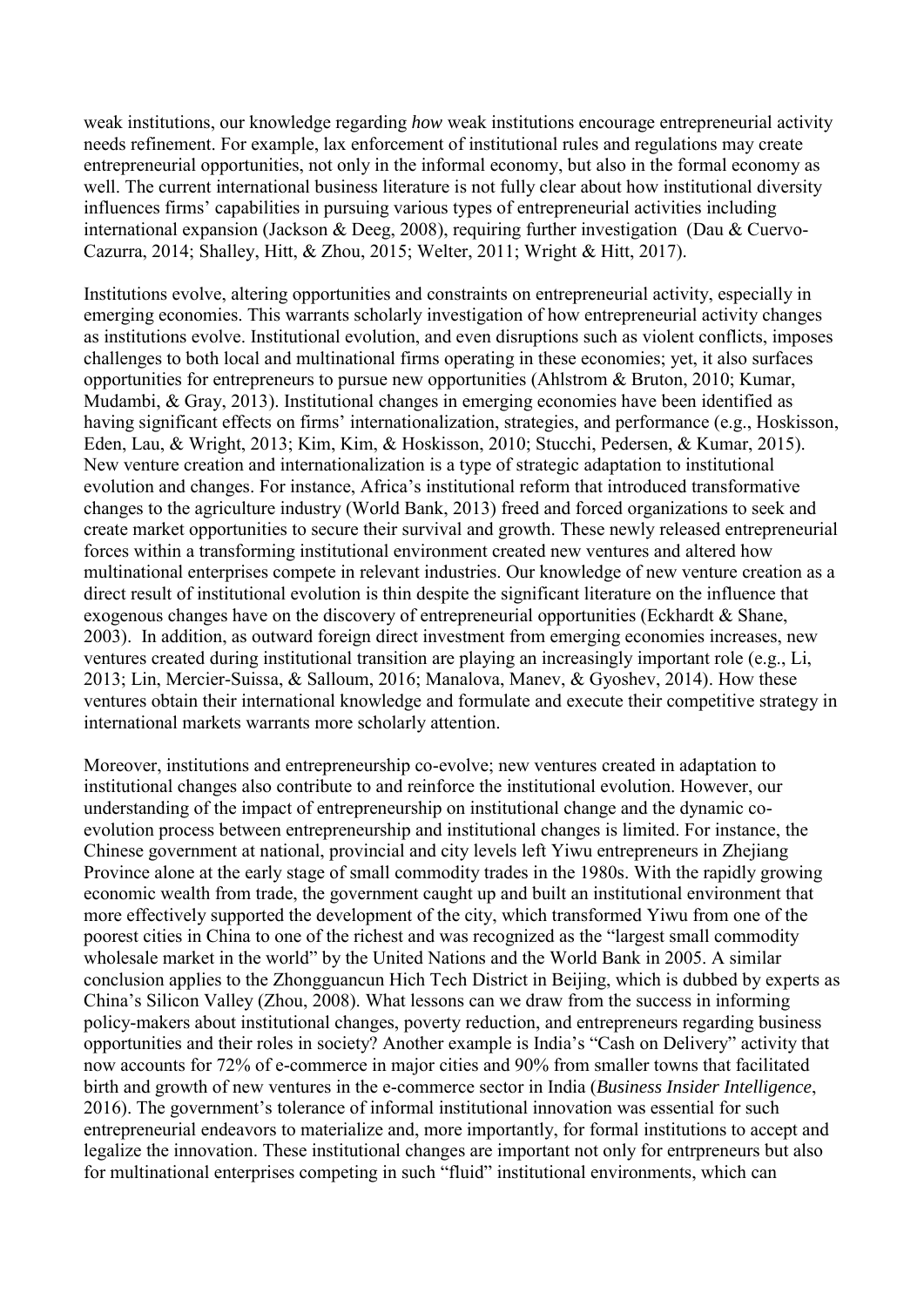incorporate novel business models into their global strategy to compete locally, particularly in platform industries.

Finally, interaction between formal and informal institutions in both emerging and developed economies (Holmes, Miller, Hitt & Salmador, 2013) affects domestic and international entrepreneurship and is influenced by it. How entrepreneurs potentially serve as a bridge between formal and informal institutions is fascinating, yet there remain unanswered questions about this bridge in the international business and international entrepreneurship literatures. For example, we have limited knowledge about channels of the interplay between entrepreneurship (both formal and informal entrepreneurship) in emerging economies and their diverse and complex institutions, and the mechanisms for these channels to function properly.

There are many research questions requiring attention as a means of informing our scholarship, managerial practice, and public policies to better understand the interrelationship between institutions and entrepreneurship in today's global economy. We encourage authors to draw from and to integrate insights from multiple disciplines (e.g., entrepreneurship, strategy, international business, sociology, economics, technology management, political science, etc.) when developing their research. We anticipate that submissions for this special issue will break new conceptual ground to address real-world phenomena regarding entrepreneurship within diverse institutional environments. We are open to and encourage the use of a variety of theories and methodologies (qualitative, multilevel, case study, conceptual, etc.). In line with the Journal's mission*,* submissions are encouraged to examine cross-border activities occurring in multiple countries, provide a comparison and contrasting of activities across national borders, or study how the conditions of the context affect firms' strategies.

The following are examples of topics that are attractive to this special issue. Authors are encouraged to contact the special issue editors if they have questions on the suitability of these and other topics.

- 1. Institutional environments are in a period of flux in some countries. How does a changing or unstable institutional environment affect entrepreneurial activities?
- 2. What are the influences of the level of institutional development and informal institutions on entrepreneurial activities and new ventures' internationalization strategies?
- 3. How do institutional disruptions (e.g., terrorism, war) and reversals affect corporate entrepreneurship and/or new venture development?
- 4. In what ways do subnational and local institutions influence the level and type of entrepreneurial activities in a region and locality?
- 5. What is the effect on entrepreneurial activity and innovation (e.g., on firms, the country and/or region) when nations encourage entrepreneurial ventures operating in the informal economy to transition their operations to the formal economy?
- 6. How does technological innovation affect the institutional environment for entrepreneurship (e.g., "initial coin offering" leveling the competitive field for new ventures)? Are new ventures from developed vs. emerging economies affected in similar ways by technological breakthroughs?
- 7. How do different types of underdeveloped institutions in emerging markets (and developed markets) constrain entrepreneurial activities and innovation?
- 8. How do different types of underdeveloped institutions induce entrepreneurial activities and innovation (such as new business models and entrepreneurial strategies)? What is the role of the *process* of institutionalization in the promotion of entrepreneurship? How transferable are these entrepreneurial activities and innovation across different institutional environments?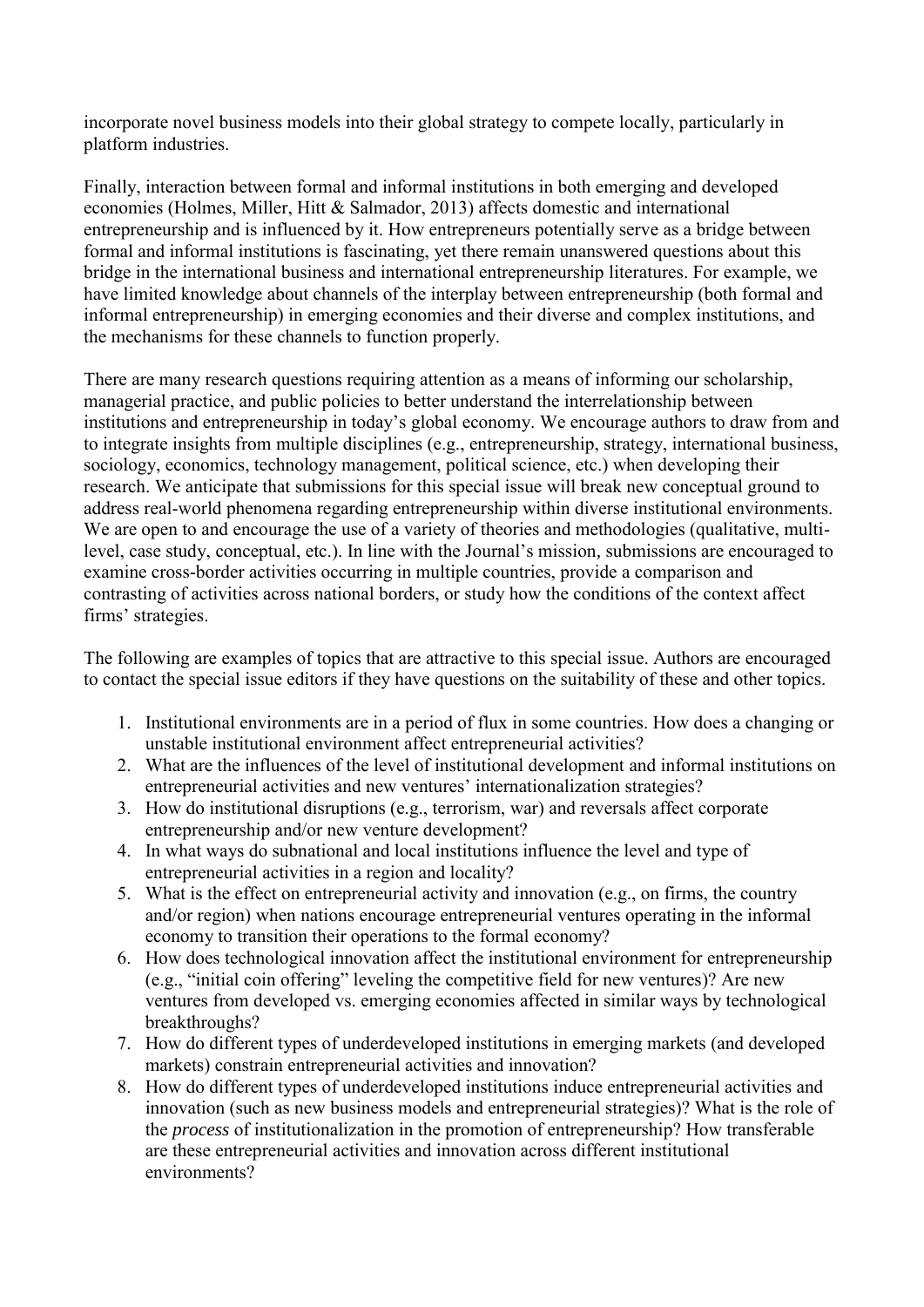- 9. What role do institutions (strong and weak institutions) play in social entrepreneurship?
- 10. What are the effects of institutional diversity, complexity, and polycentricity on entrepreneurship and innovation in both new ventures and large multinationals?
- 11. Can entrepreneurial actions and innovation influence informal industry institutions (norms) to induce institutional change? Do large established multinationals have more opportunities to induce institutional changes than new ventures?
- 12. How does the sharing economy built upon entrepreneurship reshape the institutional environment? Does it induce institutional adjustment in developed countries vs. institutional revolution/building in emerging economies?
- 13. How do institutions shape the conditions for entrepreneurship? For example, how do national formal institutions influence industry-level informal institutions (norms) that in turn affect entrepreneurial strategies?
- 14. How do comparative institutional systems across the globe have both positive and negative effects on entrepreneurial activities?

## **Deadline and Submission Instructions**

Authors should submit their manuscripts between August 15, 2019 and August 31, 2019, via the *Global Strategy Journal* submission system at [https://mc.manuscriptcentral.com/gsj.](https://mc.manuscriptcentral.com/gsj) To ensure that all manuscripts are identified correctly for consideration for this Special Issue, please click the "Special Issue Article" when selecting the "Article Type." Manuscripts should be prepared in accordance with *Global Strategy Journal*'s Guide for Authors available at [http://onlinelibrary.wiley.com/journal/10.1002/\(ISSN\)2042-5805/homepage/ForAuthors.html](http://onlinelibrary.wiley.com/journal/10.1002/(ISSN)2042-5805/homepage/ForAuthors.html) 

All submissions will go through the journal's double-blind review process. The guest editors may conduct a paper development workshop for manuscripts moving forward after the first round of reviews in late 2019. The intent of the workshop will be to provide additional inputs to authors regarding their manuscripts (after revision based on the first set of reviews and feedback) with the intent of enhancing and sharpening the potential value of the contribution. Presentation of an author's work at the workshop is neither a requirement for nor a promise of final acceptance of the paper.

### **More Information**

To obtain additional information, please direct questions to the Special Issue editors:

Dan Li, Indiana University [\(lid@indiana.edu\)](mailto:lid@indiana.edu)

Michael A. Hitt, Texas A&M University; Texas Christian University [\(MHitt@mays.tamu.edu\)](mailto:MHitt@mays.tamu.edu) Bat Batjargal, Oklahoma State University [\(bat.batjargal@okstate.edu\)](mailto:bat.batjargal@okstate.edu) R. Duane Ireland, Texas A&M University [\(Direland@mays.tamu.edu\)](mailto:DIreland@mays.tamu.edu) Toyah L. Miller, University of Texas at Dallas [\(Toyah.Miller@utdallas.edu\)](mailto:Toyah.Miller@utdallas.edu)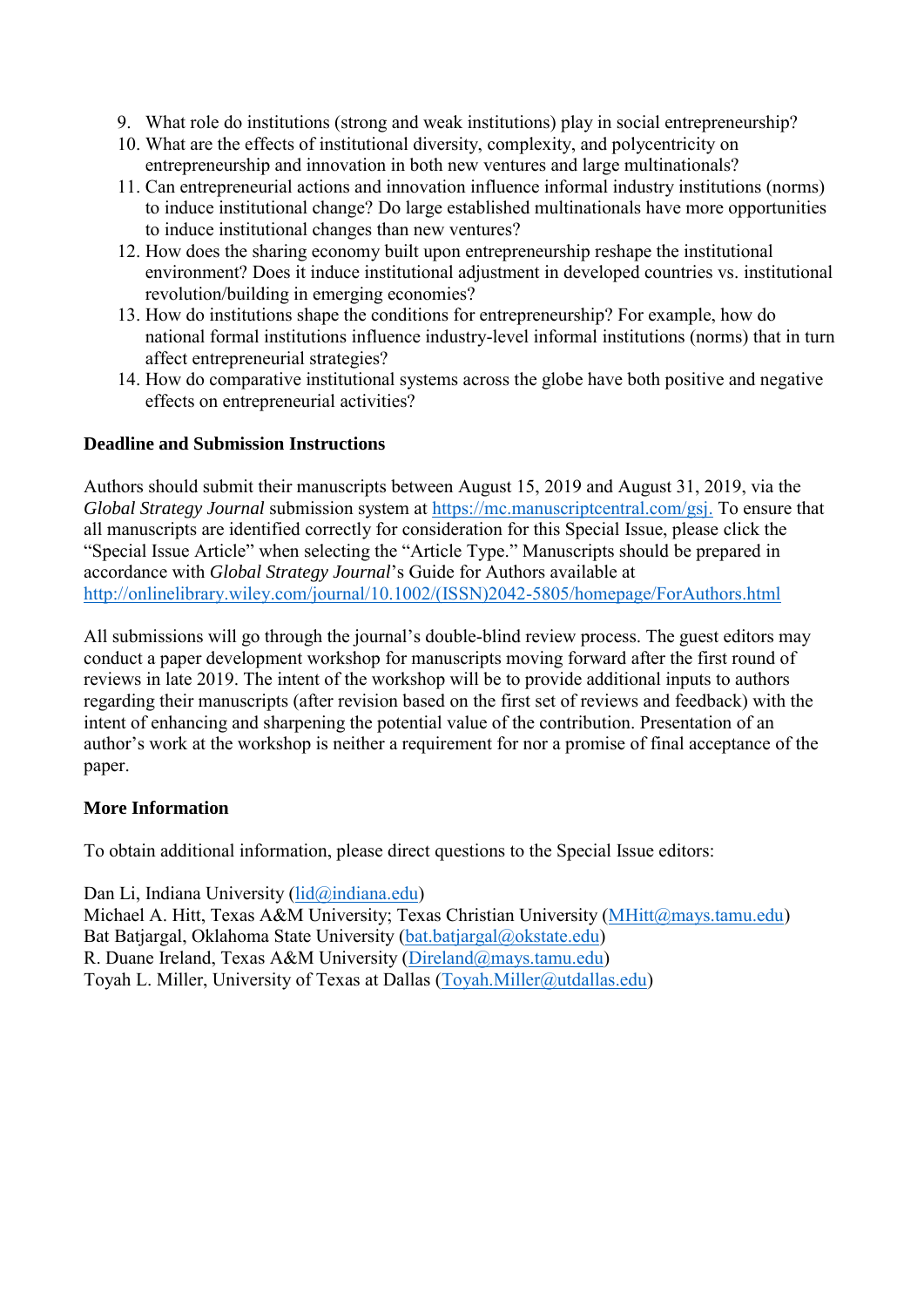#### **References**

- Ahlstrom D, Bruton GD. 2010. Rapid institutional shifts and the co-evolution of entrepreneurial firms in transition economies. Entrepreneurship Theory and Practice **34**(3): 531-554.
- Audretsch DB, Thurik AR. 2001. What's new about the new economy? Sources of growth in the managed and entrepreneurial economies. Industrial and Corporate Change **10**: 267-315.
- Batjargal B, Hitt MA, Tsui AS, Arregle J-L, Webb JW, Miller TL. 2013. Institutional polycentrism, entrepreneurs' social networks, and new venture growth. Academy of Management Journal **56**: 1024-1049.
- Business Insider Intelligence. 2016. Cash on delivery remains the preferred method of payment in India. https://www.businessinsider.com/cash-on-delivery-remains-the-preferred-method-ofpayment-in-india-2016-6?IR=T
- Bruton GD, Ahlstrom D, Li H-L. 2010. Institutional theory and entrepreneurship: Where are we now and where do we need to move in the future? Entrepreneurship Theory & Practice **34**: 421- 440.
- Dau LA, Cuervo-Cazurra A. 2014. To formalize or not to formalize: Entrepreneurship and promarket institutions. Journal of Business Venturing **29**: 668-686.
- Eckhardt JT, Shane SA. 2003. Opportunities and entrepreneurship. Journal of Management **29**(3): 333-349.
- Feldman MP. 2014. The character of innovative places: Entrepreneurial strategy, economic development and prosperity. Small Business Economics **43**: 9-20.
- Hamel G. 2000. Leading the Revolution. Harvard Business School Press: Boston, MA.
- Haynes KT, Ireland RD. 2017. Social construction of the boundaries in the context of the official and unofficial economies. In The Oxford Handbook of Strategy Implementation, Hitt MA, Jackson SE, Carmona S, Bierman L, Shalley CE, Wright M (eds.). Oxford University Press: New York: 127-154.
- Hitt MA. 2016. International strategy and institutional environments. Cross Cultural and Strategic Management **23**: 206-215.
- Hitt MA, Haynes KT, Serpa R. 2010. Strategic leadership for the 21<sup>st</sup> Century. Business Horizons **53**: 437-444.
- Hitt MA, Li D, Xu K. 2016. International strategy: From local to global and beyond. Journal of World Business **51**: 58-73.
- Holmes RM, Miller TL, Hitt MA. Salmador MP. 2013. The interrelationships among informal institutions, formal institutions and inward foreign direct investment. Journal of Management **39**: 531-566.
- Hoskisson RE, Eden L, Lau CM, Wright M. 2000. Strategy in emerging economies. Academy of Management Journal **43**(3): 249-67.
- Jackson G, Deeg R. 2008. Comparing capitalisms: Understanding institutional diversity and its implications for international business. Journal of International Business Studies **39**: 540-561.
- Khoury T, Cuervo-Cazurra A, Dau L. 2014. Institutional outsiders and insiders: The response of foreign and domestic inventors to the quality of intellectual property rights protection. Global Strategy Journal **4**: 200-220.
- Kim H, Kim H, Hoskisson RE. 2010. Does market-oriented institutional change in an emerging economy make business-group-affiliated multinational perform better? An institution-based view. Journal of International Business Studies **41**: 1141-1160.
- Kumar V, Mudambi R, Gray S. 2013. Internationalization, innovation and institutions: The 3 I's underpinning the competitiveness of emerging market firms. Journal of International Management **19**: 203-206.
- Kuratko DF. 2009. The entrepreneurial imperative of the 21<sup>st</sup> century. Business Horizons 52 (5): 421-428.